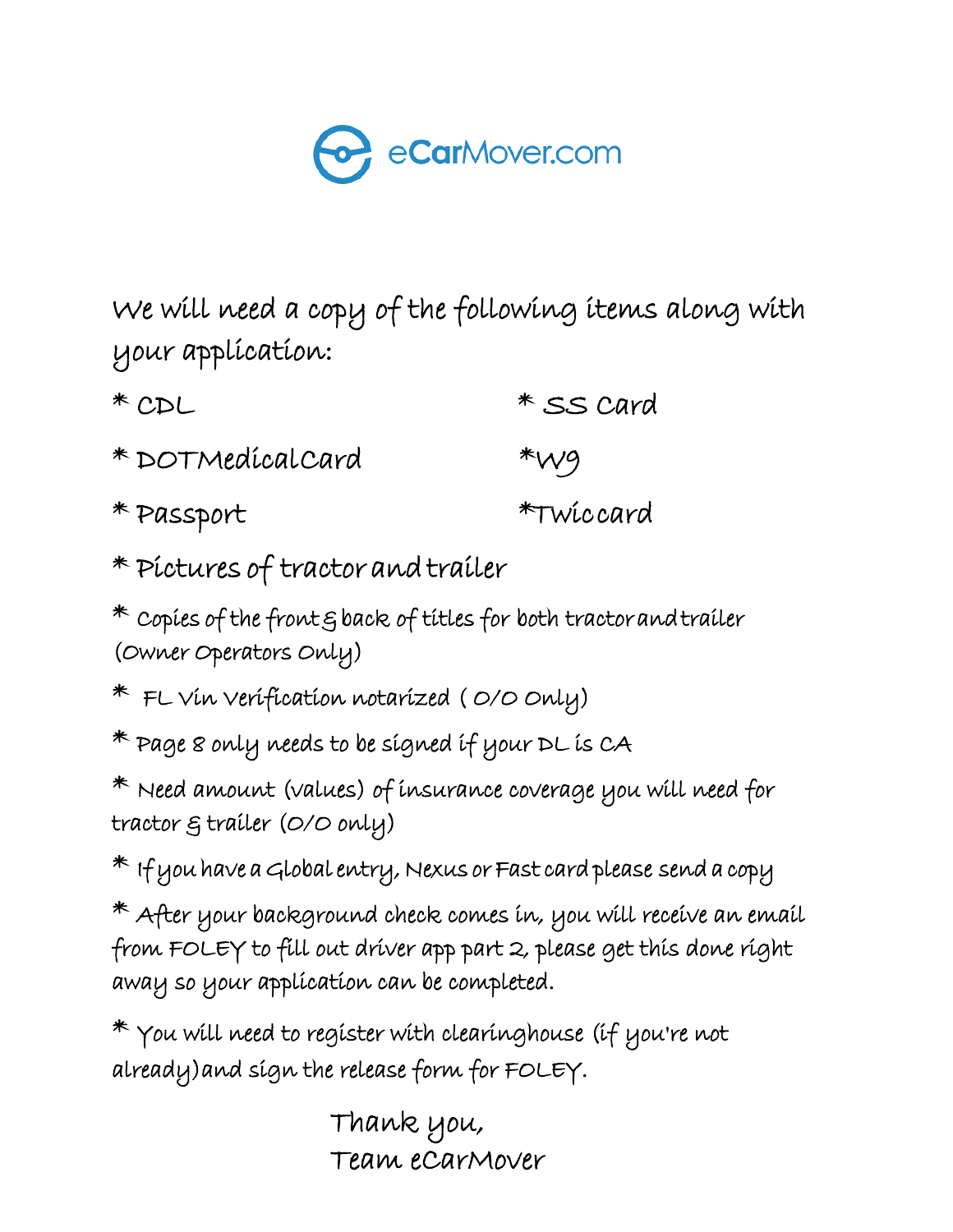

17915 Hunting Bow Cir #101<br>Lutz, FL 33558 800-921-8755

# **Driver Application**

| How many years have you had a CDL: _____           |  |
|----------------------------------------------------|--|
|                                                    |  |
| Employment History past 2 years with contact info: |  |
|                                                    |  |
|                                                    |  |
| 2.                                                 |  |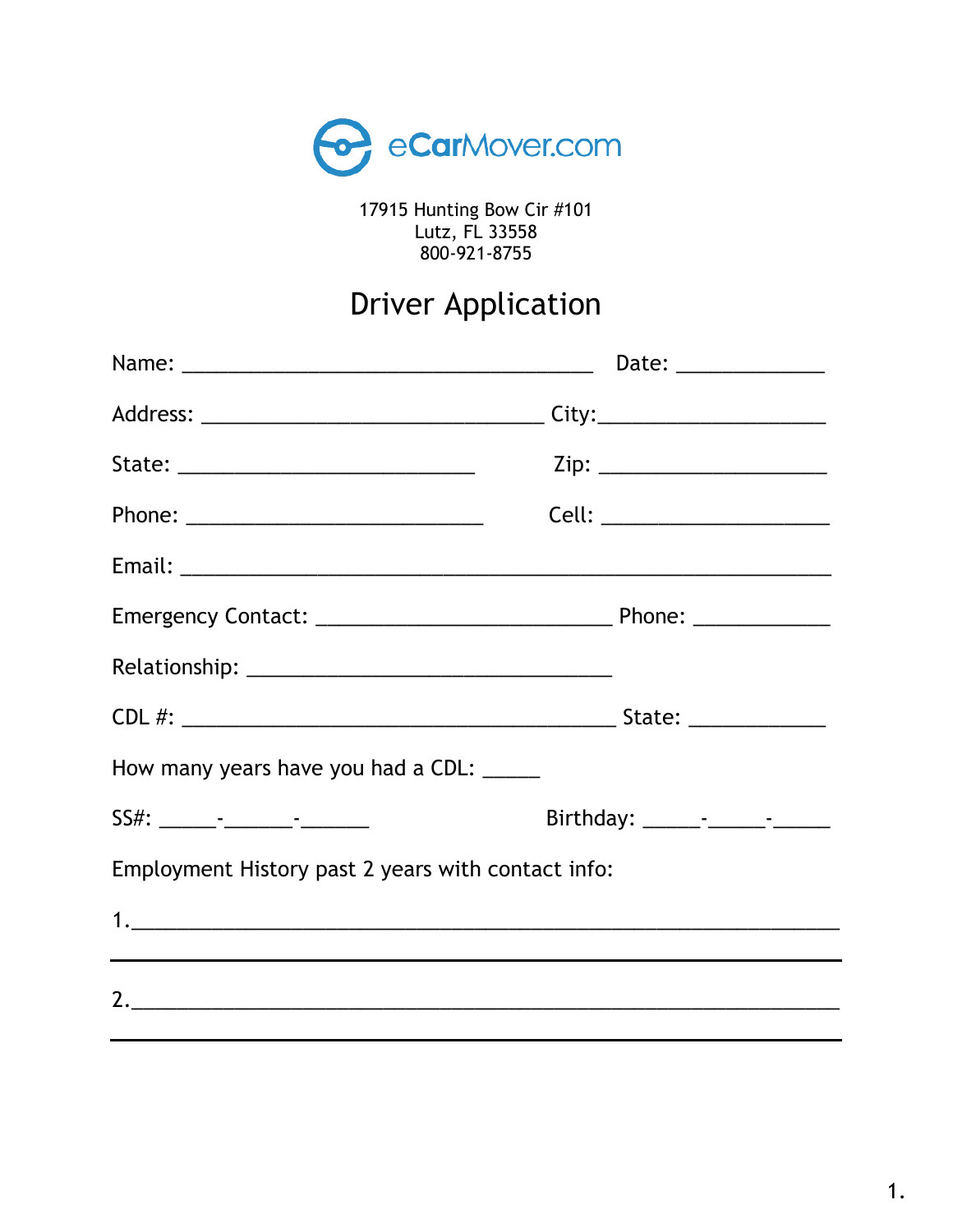3.

Twic Card: Yes/No Passport: Yes/No

Any moving violations in the past 3 years: Yes/No

If yes, date and description:

Description of equipment operated:

Have you been convicted of any felonies in the past ten years: Yes/No

and the control of the control of the control of the control of the control of the control of the control of the

If yes, please describe below:

By signing below, you are stating that all answers are answered truthfully to the best of your ability:

| <b>Driver Signature</b> |  |  |  |  |
|-------------------------|--|--|--|--|
|                         |  |  |  |  |
| Print                   |  |  |  |  |
|                         |  |  |  |  |
| Date                    |  |  |  |  |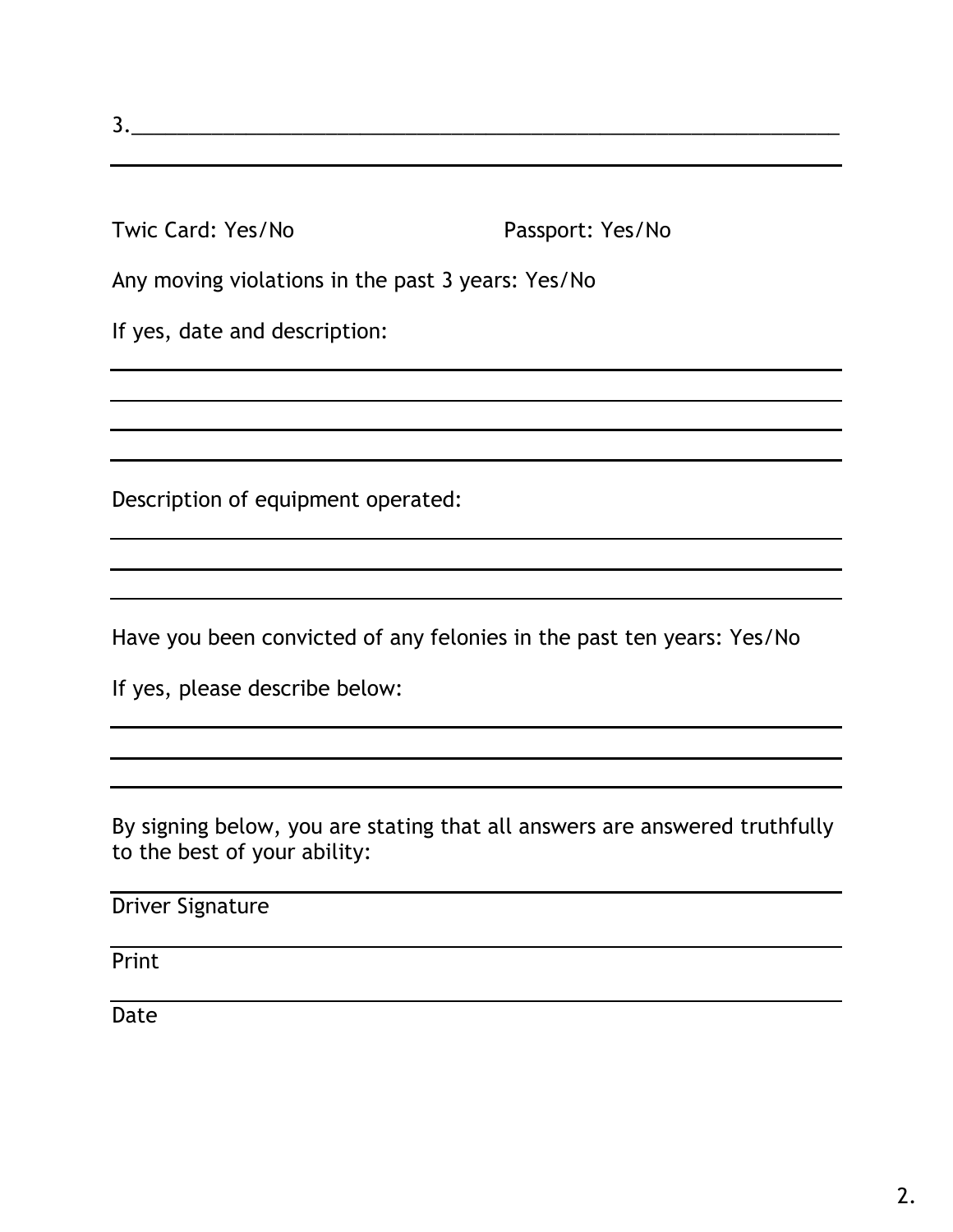### eCarMover Inc.

 17915 Hunting Bow Cir #101 Lutz, FL 33558



#### **IDENTIFYING INFORMATION FOR CONSUMER REPORTING AGENCY**

|         |                      |      |              | First Name: 2008. [2010] [2010] [2010] [2010] [2010] [2010] [2010] [2010] [2010] [2010] [2010] [2010] [2010] [ |        | Middle: |
|---------|----------------------|------|--------------|----------------------------------------------------------------------------------------------------------------|--------|---------|
|         |                      |      |              |                                                                                                                |        |         |
| Current |                      |      |              |                                                                                                                |        |         |
|         | Street $/P$ . O. Box | City | <b>State</b> | Zip Code                                                                                                       | County | Dates   |
| Former  |                      |      |              |                                                                                                                |        |         |
|         | Street $/P$ . O. Box | City | State        | Zip Code                                                                                                       | County | Dates   |
|         |                      |      |              |                                                                                                                |        |         |
|         |                      |      |              |                                                                                                                |        |         |
|         |                      |      |              | $*Gender$                                                                                                      |        |         |

\* This information will be used only for background screening purposes and will not be taken into consideration in any employment decisions.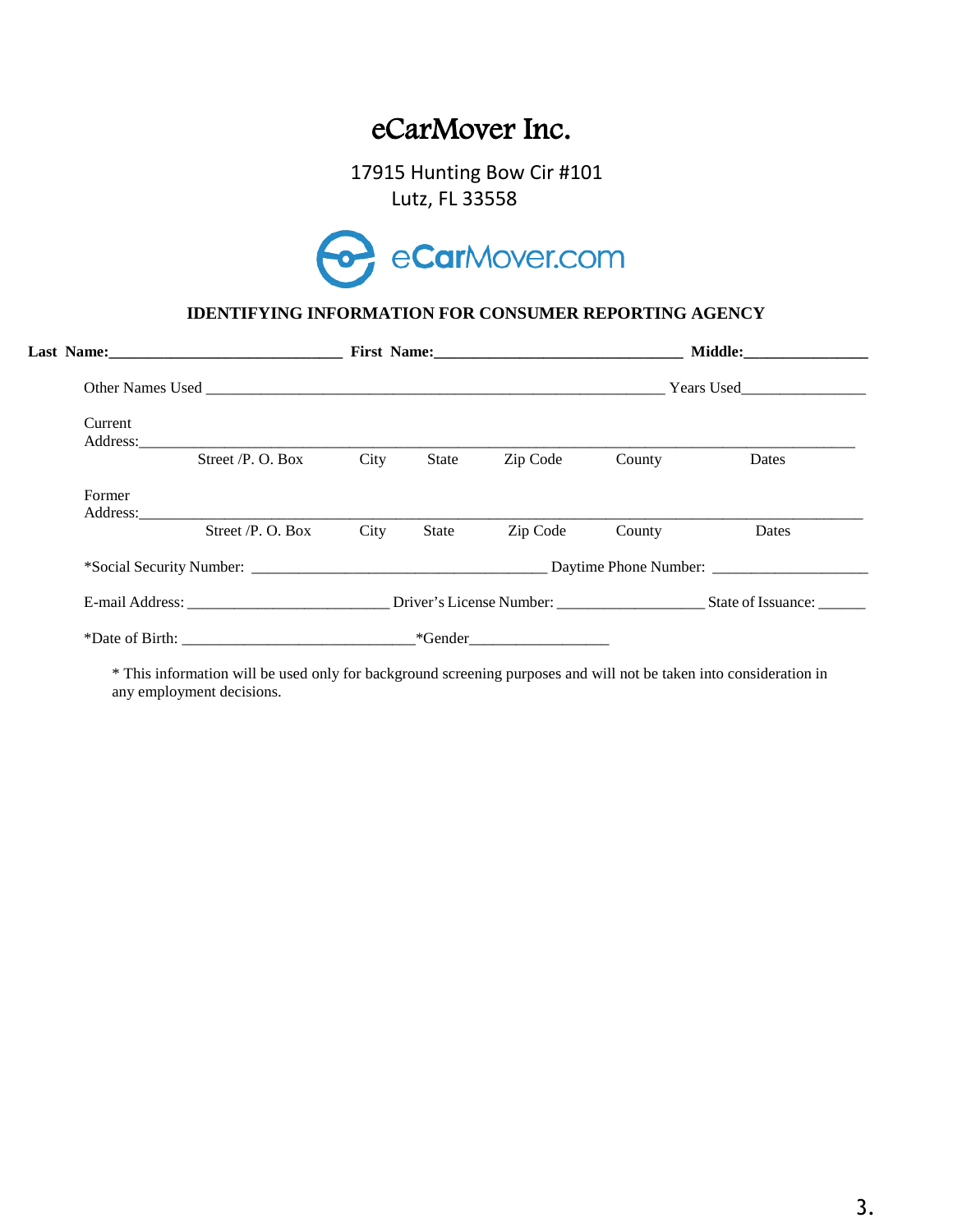## ACKNOWLEDGEMENT AND AUTHORIZATION FOR BACKGROUND CHECK

I acknowledge receipt of the separate documents entitled DISCLOSURE OF CONSUMER AND/OR INVESTIGATIVE CONSUMER REPORT and A SUMMARY OF YOUR RIGHTS UNDER THE FAIR CREDIT REPORTING ACT and certify that I have read and understand each of those documents. I hereby authorize the obtaining of "consumer reports" and/or "investigative consumer reports" by

### \_\_\_\_\_\_\_\_\_\_\_\_\_\_\_\_\_\_\_\_\_\_\_\_\_\_\_\_\_\_\_\_\_\_\_\_\_\_\_\_\_\_\_\_\_\_\_\_\_\_\_\_\_\_\_\_\_\_\_\_\_\_\_\_\_\_\_\_\_\_\_\_\_\_\_\_\_\_\_\_\_\_ ECARMOVER INC.

(the "Company") at any time after receipt of this authorization and throughout my employment, (including independent contractor or volunteer assignments, as applicable). To this end, I hereby authorize any law enforcement agency, administrator, state or federal agency, institution, school or university (public or private), information service bureau, employer, or insurance company to furnish any and all background information requested by **Foley Carrier Services ("Agency"), 140 Huyshope Ave, Hartford, CT 06106, telephone number (631) 557-0100, www.foleyservices.com** . I understand that there may be an overseas transfer of my information. I consent to and authorize the processing of my information in a foreign country by a third-party providing services to the Company and understand that this information may be accessible to law enforcement and national security authorities of that jurisdiction. I agree that a facsimile ("fax"), electronic or photographic copy of this Authorization shall be as valid as the original.

**New York applicants/employees:** Upon request, you will be informed whether or not a consumer report was requested by the Company, and if such report was requested, informed of the name and address of the consumer reporting agency that furnished the report. You have the right to inspect and receive a copy of any investigative consumer report requested by the Company by contacting the consumer reporting agency identified above directly. By signing below, you acknowledge receipt of Article 23-A of the New York Correction Law.

**New York City applicants/employees**: You acknowledge and authorize the Company to provide any notices required by federal, state or local law to you at the address(es) and/or email address(es) you provided to the company.

**Washington State applicants/employees:** You also have the right to request from the consumer reporting agency a written summary of your rights and remedies under the Washington Fair Credit Reporting Act.

**Minnesota and Oklahoma applicants/employees:** Please check this box if you would like to receive a free copy of a consumer report if one is obtained by the Company.

#### □ **I Have Read and Understand the Acknowledgement & Authorization for Background Check**

Print Name: Date:

Signature: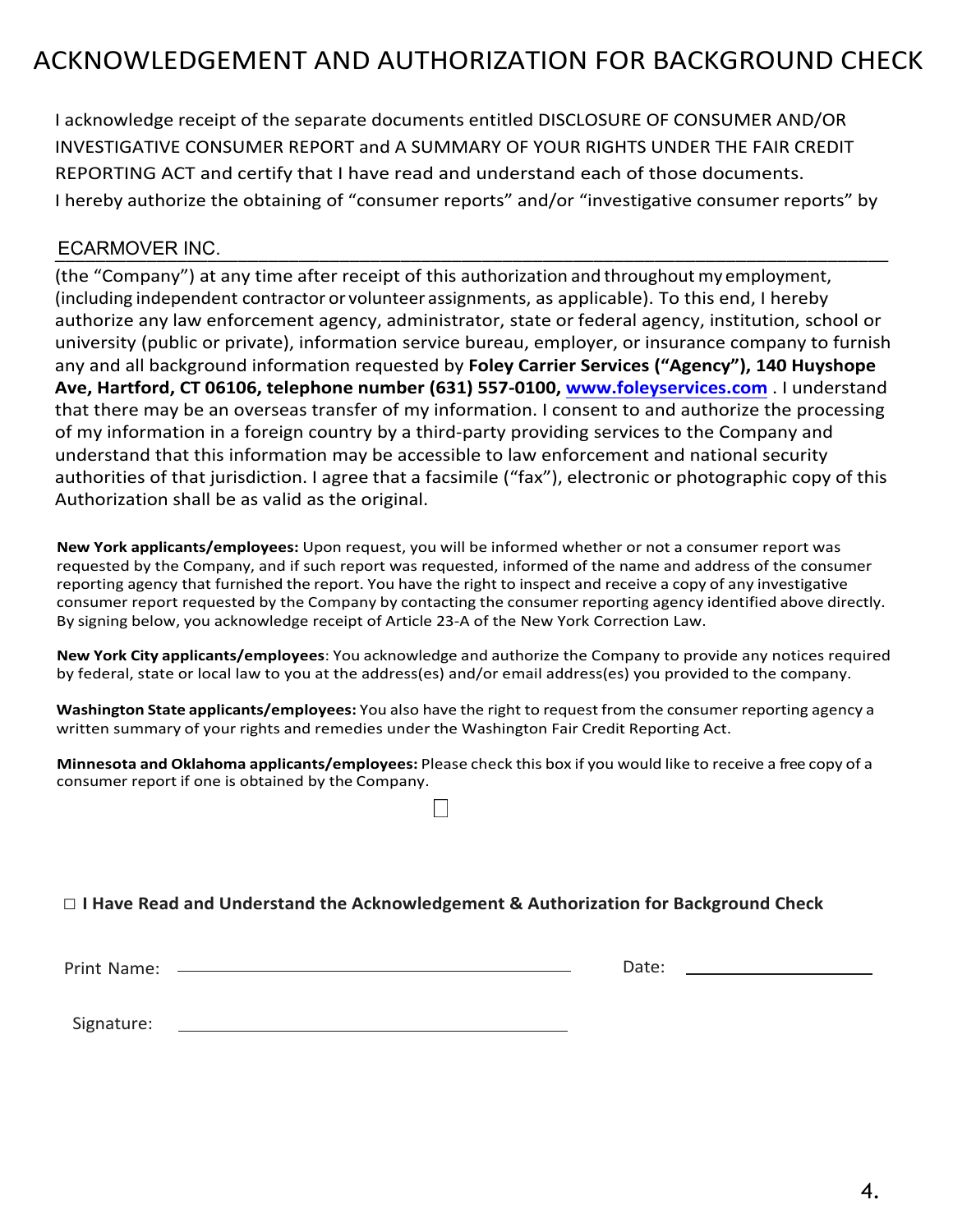#### **NOTICE REGARDING BACKGROUND CHECKS PER CALIFORNIA LAW**

(the "Company") intends to obtain information about you for employment screening purposes from a consumer reporting agency. Thus, you can expect to be the subject of "investigative consumer reports" obtained for employment purposes. Such reports may include information about your character, general reputation, personal characteristics and mode of living. With respect to any investigative consumer report from an investigative consumer reporting agency ("ICRA"), the Company may investigate the information contained in your employment application and other background information about you, including but not limited to obtaining a criminal record report, verifying references, work history, your social security number, your educational achievements, licensure, and certifications, your driving record, and other information about you, and interviewing people who are knowledgeable about you. The results of this report may be used as a factor in making employment decisions. The source of any investigative consumer report (as that term is defined under California law) will be Foley Carrier Services LLC ("Agency"), 2 Huntington Quadrangle, South Building, Second Floor, Suite 2S04, Melville, NY 11747, telephone number (631) 557-0100**.** Information about the Agency's privacy policy is available at **[www.foleyservices.com](http://www.foleyservices.com./)**. The Company agrees to provide you with a copy of an investigative consumer report when required to do so under California law. Ecarmover Inc

Under California Civil Code section 1786.22, you are entitled to find out what is in the ICRA's file on you with proper identification, as follows:

- In person, by visual inspection of your file during normal business hours and on reasonable notice. You also may request a copy of the information in person. The ICRA may not charge you more than the actual copying costs for providing you with a copy of your file.
- A summary of all information contained in the ICRA's file on you that is required to be provided by the California Civil Code will be provided to you via telephone, if you have made a written request, with proper identification, for telephone disclosure, and the toll charge, if any, for the telephone call is prepaid by or charged directly toyou.
- By requesting a copy be sent to a specified addressee by certified mail. ICRAs complying with requests for certified mailings shall not be liable for disclosures to third parties caused by mishandling of mail after such mailings leave the ICRAs.

"Proper Identification" includes documents such as a valid driver's license, social security account number, military identification card, and credit cards. Only if you cannot identify yourself with such information may the ICRA require additional information concerning your employment and personal or family history in order to verify your identity.

The ICRA will provide trained personnel to explain any information furnished to you and will provide a written explanation of any coded information contained in files maintained on you. This written explanation will be provided whenever a file is provided to you for visual inspection. You may be accompanied by one other person of your choosing, who must furnish reasonable identification. An ICRA may require you to furnish a written statement granting permission to the ICRA to discuss your file in such person's presence.

 $\Box$  Please check this box if you would like to receive a copy of an investigative consumer report at no charge if one is obtained by the Company whenever you have a right to receive such a copy under California law.

Printed Name

**Signature** 

Date